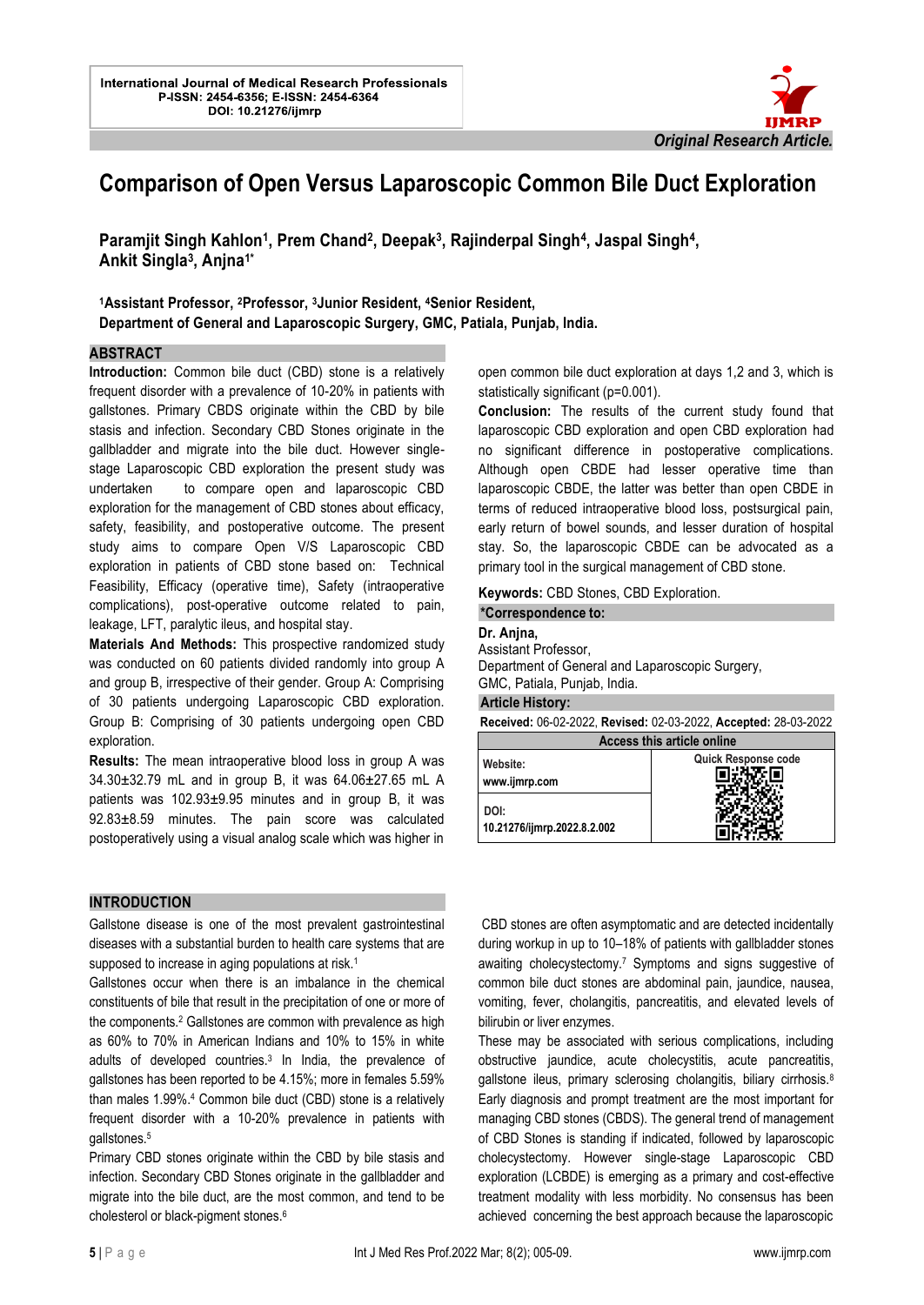management of CBD stones has not had a wide diffusion, and little is known about its long-term results. In situations where there are difficulties in performing a combined laparoendoscopic procedure or the laparoscopic experience is limited, it is safer to perform an ERCP followed by cholecystectomy.9 Hence, the present study was undertaken in the Surgery department of Rajindra Hospital, Patiala to compare open and laparoscopic CBD exploration for the management of CBD stones in relation to efficacy, safety, feasibility, and postoperative outcome. The present study aims to compare Open V/S Laparoscopic CBD exploration in patients of CBD stone based on 1. Technical Feasibility, Efficacy (operative time)., Safety (intraoperative complications). And Post-operative outcome related to pain, leakage, LFT, paralytic ileus, and hospital stay.

## **MATERIALS AND METHODS**

This prospective randomized study was conducted on 60 patients divided randomly into group A and group B, irrespective of their gender. Group A: Comprising of 30 patients undergoing Laparoscopic CBD exploration. Group B: Comprising of 30 patients undergoing open CBD exploration. Cases with Diagnosed and confirmed cases of choledocholithiasis and Patients above 18 years of age were included in study and The patient who did not give informed consent, Medically unfit patients, Patients below 18 years of age and Pregnant patients were excluded from study.

**Pre-Operative Screening**: The detailed history of the patient was taken, and a clinical examination was done. Various relevant hematological and biochemical investigations (Hb, BT, CT, TLC, DLC, Blood urea, S. Creatinine, S Bilirubin, SGOT, SGPT, Alk Phosphatase, PTI, HbsAg, HCV, HIV, ECG) were done. All the patients underwent Transabdominal ultrasound, MRCP (Magnetic Retrograde Cholangiopancreatograhphy), and CECT Abdomen (where required) to look for common bile duct pathology.

**Operative Procedure:** Standard laparoscopic common bile duct exploration procedure was followed in group A patients and standard open bile duct exploration was performed in group B patients. Choledochotomy was performed by a longitudinal incision of 1 cm with the help of an endoscopic knife just below the insertion of the cystic duct into the bile duct. The calculi were retrieved spontaneously while incising duct or milking the CBD and with irrigation and suction. Completion choledochoscopy was performed with a flexible choledochoscope to look for any retained calculi and assess the completeness of the procedure. Primary closure of CBD was done in cases where the ampulla was not violated, and complete stone clearance was confirmed by choledochoscopy. In group B patient's Open common bile duct exploration standard procedure was followed and Choledochotomy was performed longitudinally with a scalpel,

preserving lateral blood supply. Calculi extracted with Desjardin's forceps, milking of CBD, and irrigation suction. Completion choledochoscopy was performed to assess the completeness of the procedure with a flexible choledochoscope. Choledochotomy was closed over a t-tube with continuous 3-0 R/B Polyglactin sutures. Primary closure of CBD was done in cases where the ampulla was not violated, and complete stone clearance was confirmed by choledochoscopy. Patients were followed up at the following timelines: day 0, day 1, day 2, and day 3 for various parameters (viz. post-surgical pain, drain output, any other complaints like distention of the abdomen, return of bowel sound, and duration of hospital stay). Post-surgical pain was calculated based on a visual analog score. These findings were noted down for the patients in two subgroups were compared and results were evaluated at the end of the study.

## **RESULTS**

It was seen mean duration of surgery in group A patients was 102.93±9.95 minutes and in group B, it was 92.83±8.59 minutes. So, it was relatively more in laparoscopic common bile duct exploration as compared to open, which is statistically significant (p =0.001). It was observed that the mean intraoperative blood loss in group A was 34.30±32.79 mL and in group B, it was 64.06±27.65 mL. Blood loss was more open, and it was statistically significant (p=0.0003) signifying that LCBDE is better in terms of intraoperative blood loss.

It was observed that postoperative complications in group A, 2 patients (6.67%) had postoperative bile leak and 1 patient (3.33%) had a sub-hepatic collection. In group B, 3 patients (10%) had postoperative wound infection, 1 patient (3.33%) had bile leak and 1 patient (3.33%) had a sub-hepatic collection. In group A, 27 patients (90%) had no complications. In group B, 25 patients (83.33%) had no complications.

The pain score was calculated postoperatively using a visual analog scale which was higher in open common bile duct exploration at days 1,2 and 3, which is statistically significant (p=0.001). While there was no significant difference between the groups at day 0, signifying that LCBDE is a better procedure in terms of post-operative pain.

It was observed that the mean time duration of return of bowel sounds in group A was  $2.50 \pm 1.14$  days (range from 1-5 days) and in group B, it was 4.30±1.21 days (range from 2-7 days). In the majority of individuals in group A, bowel sounds returned on day 2, and in group B, bowel sounds returned on day 4.

It was observed that the mean duration of hospital stay in group A was 5.10±1.09 days and in group B, it was 7.47±1.38 days. A maximum number of individuals had hospital stays in the range of 5-6 days in group A and the range of 7-8 days in group B.

| Table 1: Operative Time (In Minutes) |                                                                             |        |                       |         |  |  |  |
|--------------------------------------|-----------------------------------------------------------------------------|--------|-----------------------|---------|--|--|--|
| <b>Operative Time (in minutes)</b>   | No. of Patients                                                             | Mean   | <b>Std. Deviation</b> | p-value |  |  |  |
| <b>Group A</b>                       | 30                                                                          | 102.93 | 9.95                  | 0.001   |  |  |  |
| <b>Group B</b>                       | 30                                                                          | 92.83  | 8.59                  |         |  |  |  |
|                                      | Table 2: Blood Loss During Procedure (In mI) [Intraoperative complications] |        |                       |         |  |  |  |
| (Blood Loss in mL)                   | No. of Patients                                                             | Mean   | <b>Std. Deviation</b> | p-value |  |  |  |
| <b>Group A</b>                       | 30                                                                          | 34.30  | 32.79                 | 0.0003  |  |  |  |
| <b>Group B</b>                       | 30                                                                          | 64.06  | 27.65                 | (HS)    |  |  |  |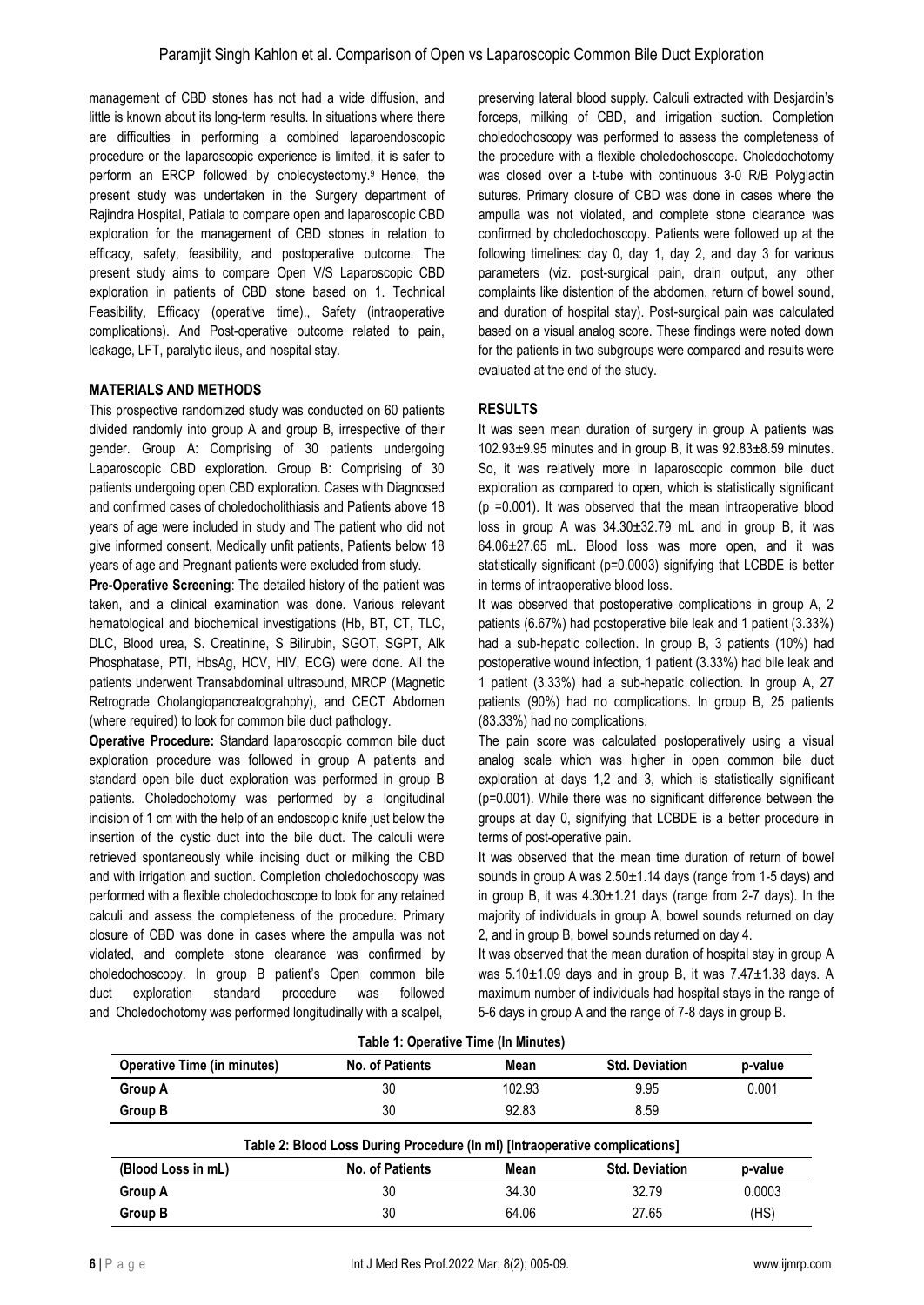Paramjit Singh Kahlon et al. Comparison of Open vs Laparoscopic Common Bile Duct Exploration

| <b>Table 3: Postoperative Complications</b> |                 |            |                 |                |
|---------------------------------------------|-----------------|------------|-----------------|----------------|
| <b>Postoperative</b>                        | <b>Group A</b>  |            |                 | <b>Group B</b> |
| <b>Complications</b>                        | <b>Patients</b> | Percentage | <b>Patients</b> | Percentage     |
| <b>Bile Leak</b>                            |                 | 6.67%      |                 | 3.33%          |
| <b>Sub Hepatic Collection</b>               |                 | 3.33%      |                 | 3.33%          |
| <b>Wound Infection</b>                      | 0               | $0\%$      | 3               | 10%            |
| No                                          | 27              | 90%        | 25              | 83.33%         |
| Total                                       | 30              | 100%       | 30              | 100%           |
| p value                                     |                 |            | $0.995$ (NS)    |                |

| <b>Time</b>     | Post-Surgical | <b>No. of Patients</b> | Mean | Std.             | Std. Error | p-value |
|-----------------|---------------|------------------------|------|------------------|------------|---------|
| <b>Interval</b> | Pain (VAS)    |                        |      | <b>Deviation</b> | Mean       |         |
| Day 0           | Group A       | 30                     | 5.40 | 0.67             | 0.12       | 0.854   |
|                 | Group B       | 30                     | 5.37 | 0.72             | 0.13       |         |
| Day 1           | Group A       | 30                     | 3.10 | 0.88             | 0.16       | 0.001   |
|                 | Group B       | 30                     | 4.70 | 0.70             | 0.13       |         |
| Day 2           | Group A       | 30                     | 1.47 | 0.78             | 0.14       | 0.001   |
|                 | Group B       | 30                     | 3.83 | 0.70             | 0.13       |         |
| Day 3           | Group A       | 30                     | 1.00 | 0.69             | 0.13       | 0.001   |
|                 | Group B       | 30                     | 2.70 | 0.79             | 0.15       |         |

|  |  | <b>Table 5: Return of Bowel Sounds</b> |  |
|--|--|----------------------------------------|--|
|--|--|----------------------------------------|--|

| Day of return of Bowel | Group A         |            |                 | Group B    |
|------------------------|-----------------|------------|-----------------|------------|
| Sounds                 | <b>Patients</b> | Percentage | <b>Patients</b> | Percentage |
| Day 1                  | 5               | 16.67%     | 0               | $0\%$      |
| Day 2                  | 13              | 43.33%     | 2               | 6.67%      |
| Day 3                  | 6               | 20%        | 5               | 16.67%     |
| Day 4                  | 4               | 13.33%     | 11              | 36.67%     |
| Day 5                  | 2               | 6.67%      |                 | 23.33%     |
| Day 6                  | 0               | $0\%$      | 4               | 13.33%     |
| Day 7                  | 0               | $0\%$      |                 | 3.33%      |
| Total                  | 30              | 100%       | 30              | 100%       |
| Mean±SD                | $2.50 \pm 1.14$ |            | $4.30 \pm 1.21$ |            |
| p value                |                 |            | $0.001$ (HS)    |            |

| Duration<br>Hospital<br>of | Group A         |                 |                 | Group B         |  |
|----------------------------|-----------------|-----------------|-----------------|-----------------|--|
| Stay (in days)             | <b>Patients</b> | Percentage      | <b>Patients</b> | Percentage      |  |
| 1-2 days                   | 0               | $0\%$           | 0               | $0\%$           |  |
| 3-4 days                   | 12              | 40%             | 0               | $0\%$           |  |
| 5-6 days                   | 14              | 46.67%          | 8               | 26.67%          |  |
| 7-8 days                   | 4               | 13.33%          | 15              | 50%             |  |
| 9-10 days                  | 0               | $0\%$           | 6               | 20%             |  |
| 11-12 days                 | 0               | $0\%$           |                 | 3.33%           |  |
| Total                      | 30              | 100%            | 30              | 100%            |  |
| Mean±SD                    |                 | $5.10 \pm 1.09$ |                 | $7.47 \pm 1.38$ |  |
| p-value                    |                 |                 | $0.001$ (HS)    |                 |  |

# **DISCUSSION**

In our study, the mean operative time in group A was 102.93±9.95 minutes and in group B, it was 92.83±8.59 minutes (Table 3), which is higher in Laparoscopic CBD Exploration and is statistically significant ( $p= 0.001$ ). The results of the present study were found to be similar to the study conducted by Helmy MZ et

al. (2018) who also reported that the operative time in Laparoscopic CBD Exploration [120 (90-220) min] was more than Open CBD Exploration [100 (80-180) min].<sup>10</sup> Grubnik VV et al. (2012) reported the mean duration of laparoscopic operations to be 82 min (range, 40–160 min). The mean intraoperative blood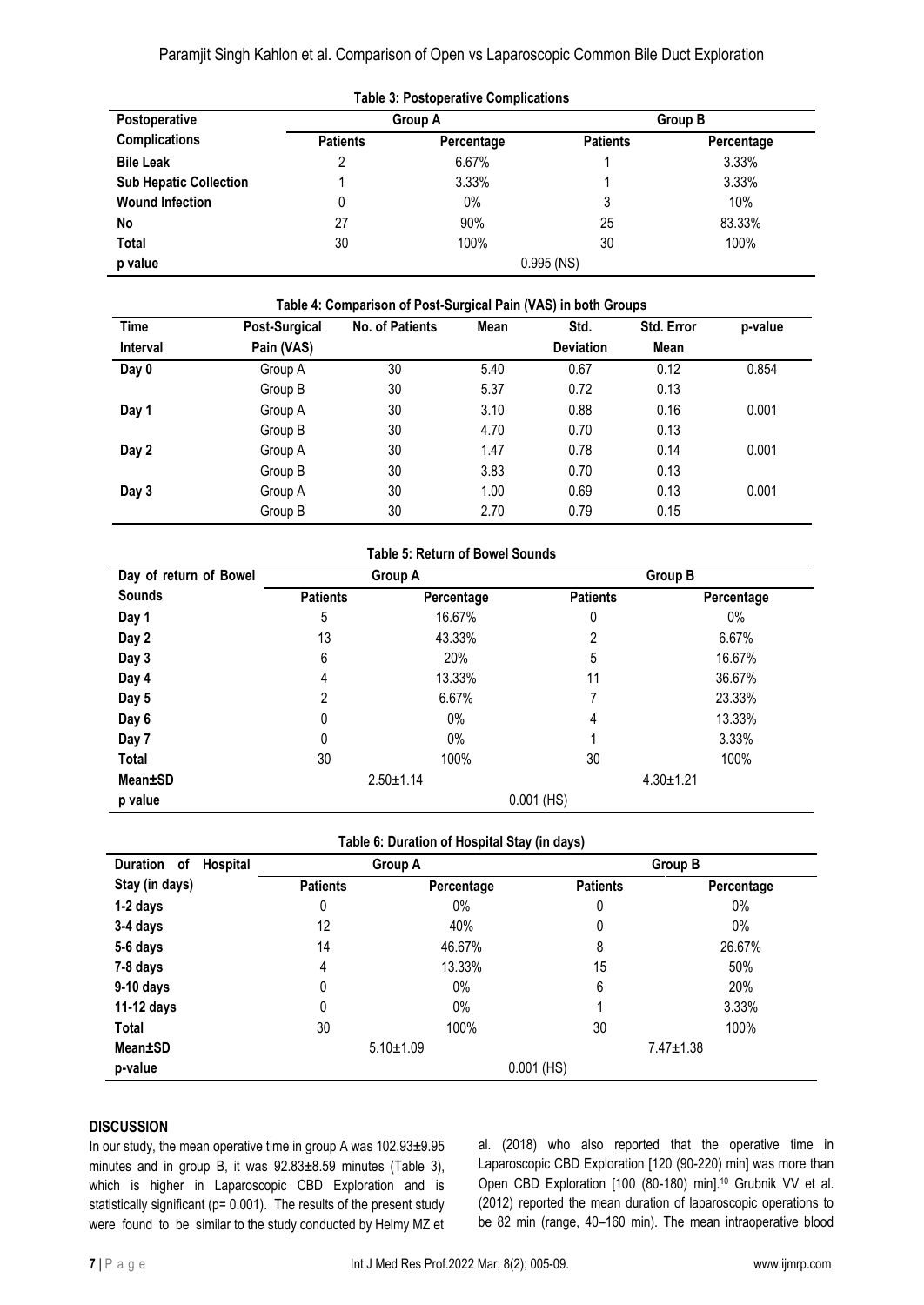loss in group A was 34.30±32.79 mL and in the group, B was 64.06±27.65 mL (Table 4) which is statistically highly significant (p=0.0003) signifying that intraoperative blood loss was more in the open group i.e group B. Patients were followed up for postoperative outcome related to pain, leakage, paralytic ileus and duration of hospital stay. In group A, 2 patients (6.67%) had postoperative bile leak and 1 patient (3.33%) had a sub-hepatic collection. In group B, 3 patients (10%) had postoperative wound infection, 1 patient (3.33%) had bile leak, and 1 patient (3.33%) had a sub hepatic collection (Table 5). Statistically, there was no significant difference in postoperative complications in both groups (p= 0.995). Li KY et al. (2018) found that the success rate and complication rate were not significantly different between the laparoscopic common bile duct exploration group and open common bile duct exploration group (both  $p > 0.05$ ).<sup>11</sup> In our study, there was a statistically significant difference between the groups for post-surgical pain at days 1, 2, and 3 ( $p= 0.001$ ) which was higher in open CBDE i.e group B (Table 6). While the difference between the groups for postsurgical pain was statistically nonsignificant at day 0.

Halwani HM et al. (2017) reported that open CBDE was associated with a statistically significant increase in mortality (adjusted odds ratio [AOR] 2.95; 95% CI 1.18 to 7.41; p = 0.02), composite morbidity (AOR 2.19; 95% CI 1.56 to 3.07; p < 0.0001), bleeding (AOR 1.86; 95% CI 1.11 to 3.12; p = 0.02), return to the operation room (AOR 1.90; 95% CI 1.16 to 3.12; p = 0.01), and readmission related to the first operation (AOR 1.55; 95% CI 1.00 to 2.39;  $p = 0.05$ ).<sup>12</sup> Bayramov N et al. (2017) also found that the total number of complications (19.4%) in the 1-stage laparoscopic group was significantly (p<0.05) lower than in the open (52.5%) and laparoendoscopic (33.3%) groups.<sup>13</sup> The mean time duration of return of bowel sounds in group A was 2.50±1.14 days (range from 1-5 days) and in group B, it was  $4.30 \pm 1.21$  days (range from 2-7 days). In the majority of individuals in group A, bowel sounds returned on day 2, and in group B, bowel sounds returned on day 4 (Table 7). Statistically, there was a highly significant difference in return of bowel sounds of both the groups (p= 0.001), signifying the return of bowel sound was earlier in LCBDE i.e group A. Jain A et al. (2017) reported that bowel recovery time was  $2\pm1.3$  days in t-tube group and  $2.1\pm1$  days in biliary stenting group after open common bile duct exploration.<sup>14</sup> The mean duration of hospital stay in group A was  $5.10 \pm 1.09$  days and in group B, it was 7.47±1.38 days. A maximum number of individuals had hospital stays in the range of 5-6 days in group A and the range of 7-8 days in group B (Table 8). Statistically, there was a highly significant difference in the mean duration of hospital stay of both the groups (p= 0.001), signifying shorter hospital stay in LCBDE i.e group A. The results of the present study are comparable to a study conducted by Bayramov N et al. (2017) which reported that the hospital stay was significantly shorter in the 1-stage laparoscopic group (2.3 days in 1-stage laparoscopic, 6.5 days in laparo-endoscopic, and 8.2 days in open approach group).<sup>13</sup> Helmy MZ et al. (2018) reported that the mean hospital stay was 3 (2-4) days in the LCBDE group and 8 (5-12) days in the OCBDE group. Ferzli GS et al. (1994) reported the mean hospital stay was 2.7 days among patients who underwent LCBDE. Gui L et al. (2016) reported that LCBDE had a shorter length of hospital stay  $(4.7 \pm 2.5)$  days versus  $11.3 \pm 3.1$  days,  $P < .001$ ) than the OCBDE group.<sup>15</sup>

# **CONCLUSION**

Early diagnosis and prompt treatment are the most important for managing CBD stones (CBDS). There are different modalities for managing the common bile duct stones viz. endoscopic retrograde Cholangiopancreatograhphy (ERCP), open CBD exploration, and laparoscopic CBD exploration. The present study was conducted to compare Open versus Laparoscopic CBD exploration based on safety (intraoperative complications), efficacy (operative time), technical feasibility, and postoperative outcome related to pain, leakage, LFT, paralytic ileus, and hospital stay.

The results of the current study found that laparoscopic CBD Exploration and open CBD Exploration had no significant difference in postoperative complications. Although open CBD Exploration had lesser operative time than laparoscopic CBD Exploration, the latter was better than open CBD Exploration in terms of reduced intraoperative blood loss, postsurgical pain, early return of bowel sounds, and lesser duration of hospital stay. So, the laparoscopic CBD Exploration can be advocated as a primary tool in the surgical management of CBD stone.

# **REFERENCES**

1. Marschall HU, Einarsson C. Gallstone disease. J Intern Med 2007; 261(6): 529-42. -

2. Channa NA, Khand FD, Khand TU, Leghari MH, Memon AN. Analysis of human gallstones by Fourier Transform Infrared (FTIR). Pak J Med Sci. 2007;23(4):546.

3. Stinton LM, Myers RP, Shaffer EA. Epidemiology of gallstones. Gastroenterol Clin North Am. 2010 Jun;39(2):157–69, vii.

4. Unisa S, Jagannath P, Dhir V, Khandelwal C, Sarangi L, Roy TK. Population-based study to estimate prevalence and determine risk factors of gallbladder diseases in the rural Gangetic basin of North India. Hpb. 2011;13(2):117–25.

5. Park C-H. The Management of Common Bile Duct Stones. Korean J Gastroenterol. 2018 May 25;71(5):260–3.

6. Common Bile Duct Stone - an overview | ScienceDirect Topics [Internet]. [cited 2022 Mar 22]. Available from: https://www.sciencedirect.com/topics/medicine-and-

dentistry/common-bile-duct-stone

7. Dasari BV, Tan CJ, Gurusamy KS, Martin DJ, Kirk G, McKie L, et al. Surgical versus endoscopic treatment of bile duct stones. Cochrane Database Syst Rev. 2013 Dec 12;2013(12):CD003327.

8. Almadi MA, Barkun JS, Barkun AN. Management of suspected stones in the common bile duct. CMAJ. 2012 May 15; 184(8): 884–92.

9. Sharma A, Dahiya P, Khullar R, Soni V, Baijal M, Chowbey PK. Management of Common Bile Duct Stones in the Laparoscopic Era. Indian J Surg. 2012 Jun;74(3):264–9.

10. Helmy MZ, Ahmed AE. Safety and efficacy of laparoscopic versus open surgery in management of common bile duct stones: experience at the Sohag University Hospital, Egypt. Int Surg J. 2018 Oct 26;5(11):3727–32.

11. Anand Narayan Singh, Ragini Kilambi. Single-stage laparoscopic common bile duct exploration and cholecystectomy versus two-stage endoscopic stone extraction followed by laparoscopic cholecystectomy for patients with gallbladder stones with common bile duct stones: systematic review and metaanalysis of randomized trials with trial sequential analysis. Surg Endosc 2018; 32:3763.